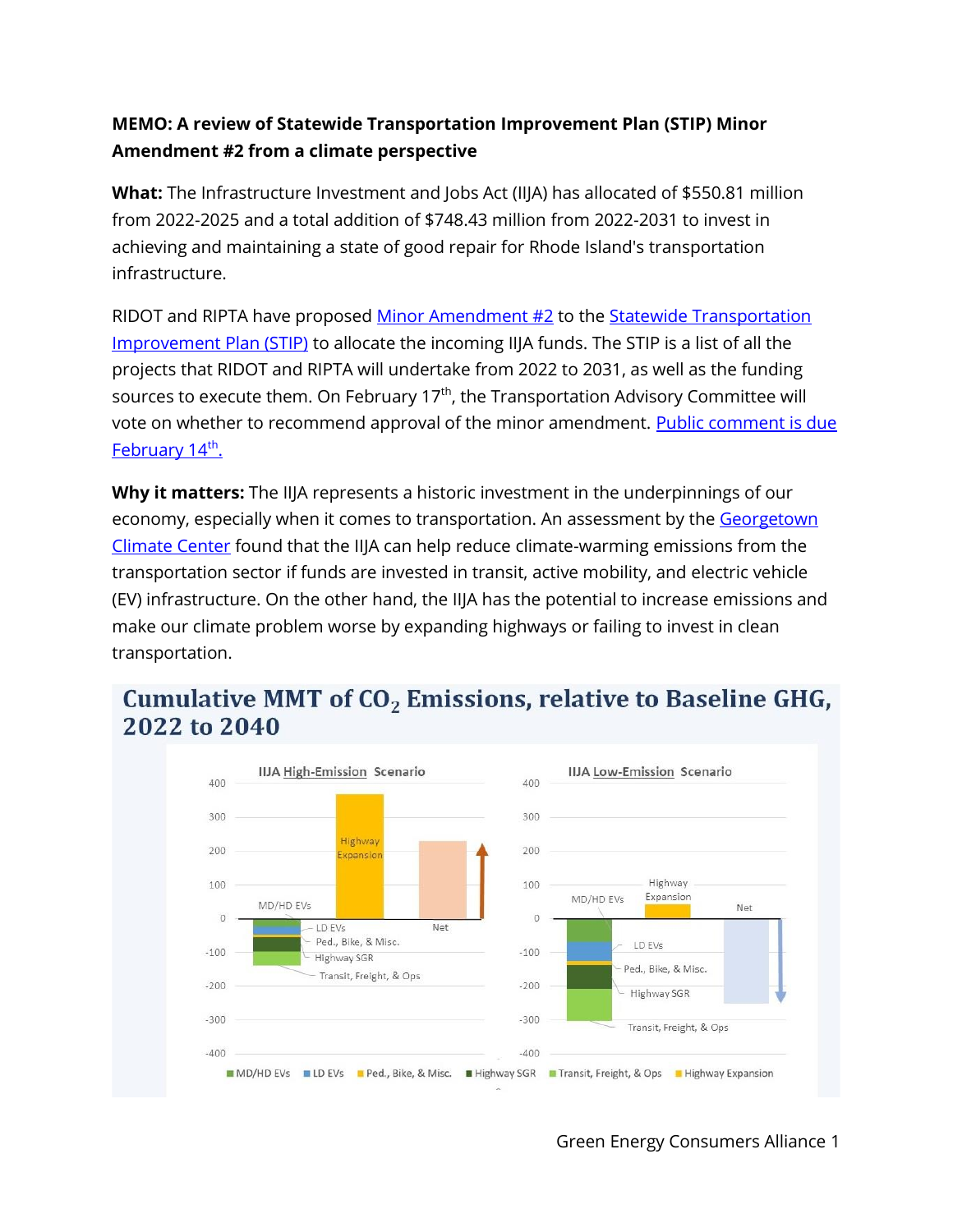## **How will this STIP amendment affect RI's ability to meet Act On Climate goals?**

In Rhode Island, the IIJA funding formula translates to over \$550 million (excluding the possible additional support from competitive grants). Ideally, every dollar of IIJA would be carefully considered as part of a larger climate mitigation strategy for transportation. However, there are a few key pots of money that are specifically allocated to help the state to kickstart investment in clean transportation, improve resiliency in the face of worsening storms due to the impact of climate change, and help the state meet its mandatory and legally-enforceable greenhouse gas emissions reduction target (Act On Climate):

- \$24.71 million for Promoting Resilient Operations for Transformative, Efficient, and Cost-Saving Transportation (PROTECT) Funds
- \$18.28 million for National Electric Vehicle Formula Program Funds
- \$25.45 million for Carbon Reduction Program Funds

\$68.44 million out of the total \$748.43 million is probably not enough to undo the transportation sector's contribution to climate change, but it should be a good start, especially before the Executive Climate Change Coordinating Council (EC4) releases its [2022](http://climatechange.ri.gov/aoc/)  [update to Rhode Island's](http://climatechange.ri.gov/aoc/) climate plan. Unfortunately, in each of the above categories, the investments listed in the proposed amendment to the Rhode Island STIP are allocated to projects that don't move the needle on emissions to the fullest extent possible.

### **PROTECT Funds**

The goal for this funding is to make our surface transportation infrastructure more resilient, including through the use of natural infrastructure, to the effects of extreme weather and natural disasters. Here are a few examples of what the STIP proposes:

| <b>Minor</b> | <b>STIPID</b> | <b>Project Name / Description</b> | <b>Amount</b> | Comment            |
|--------------|---------------|-----------------------------------|---------------|--------------------|
| Amendment    |               |                                   | ิ\$           |                    |
| #2 Location  |               |                                   | millions)     |                    |
| Page 22      | 7152          | <b>Transit Master Plan Carbon</b> | 5.90          | Sounds good,       |
|              |               | Reduction Investment - This is a  |               | but lacking in     |
|              |               | new line item to the STIP that    |               | detail and if it's |
|              |               | will utilize new PROTECT          |               | a new line item,   |
|              |               | funding provided under the IIJA   |               | why was this       |
|              |               | to implement the objectives of    |               | introduced as a    |
|              |               | the Transit Master Plan. This     |               | minor              |
|              |               | project may be formally           |               | amendment?         |
|              |               | bundled with TIPID 7151,          |               |                    |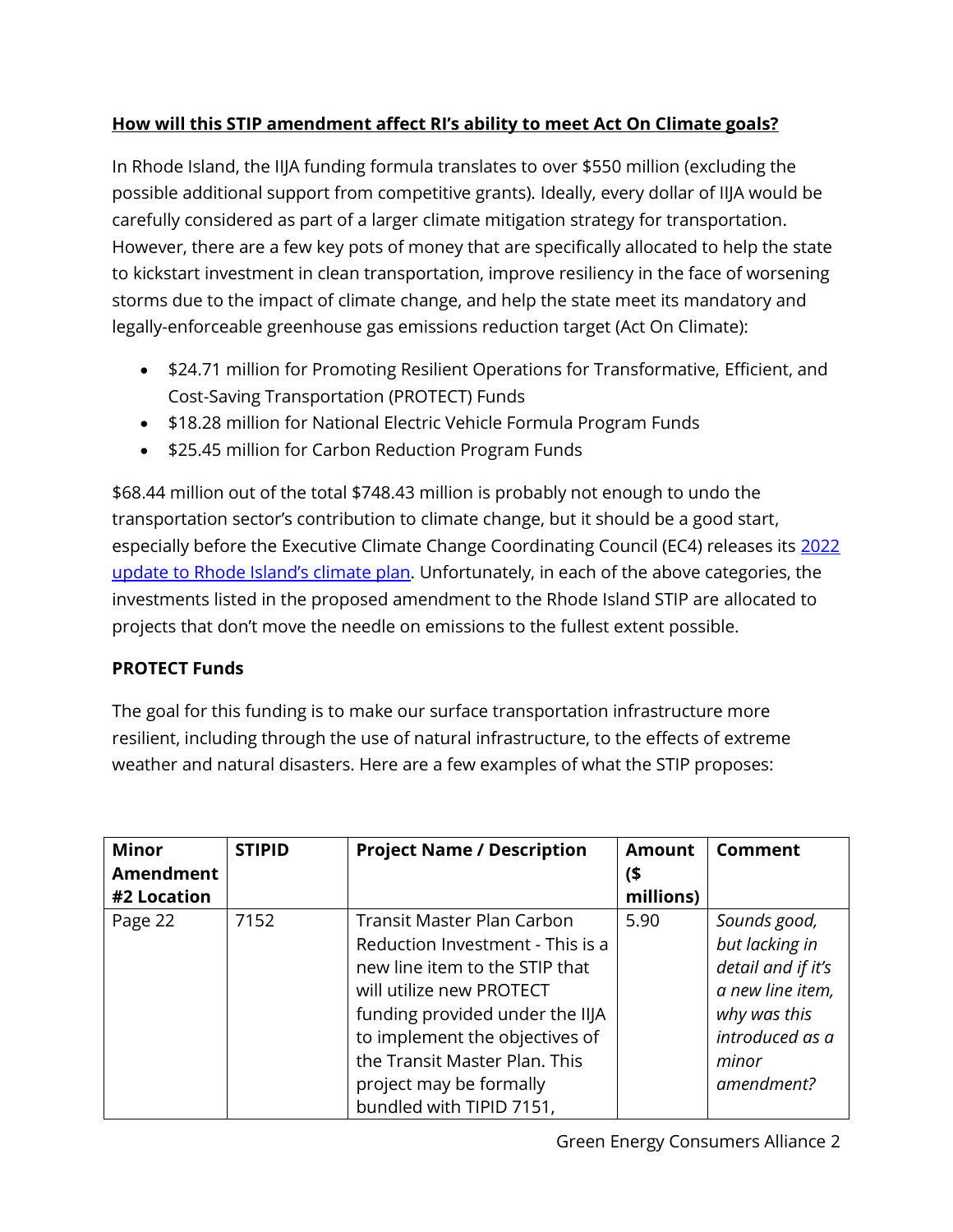|          |      | <b>Transit Master Plan</b>                                                                                                                                                                                                                                                     |      |                                                                                         |
|----------|------|--------------------------------------------------------------------------------------------------------------------------------------------------------------------------------------------------------------------------------------------------------------------------------|------|-----------------------------------------------------------------------------------------|
|          |      | Investments, at a later date.                                                                                                                                                                                                                                                  |      |                                                                                         |
| Page 239 | 1274 | I-295 (I-95 to RI-5) - This line<br>item involves resurfacing of<br>Interstate 295 from Interstate<br>95 in Warwick to RI-5 Greenville<br>Avenue. Improvements to<br>safety and stormwater may be                                                                              | 0.88 | Sounds good if<br>the roads will<br>be more<br>stormwater<br>resilient, but<br>"may be" |
|          |      | included as part of this project                                                                                                                                                                                                                                               |      | language pops<br>up in a few<br>places.                                                 |
| Page 258 | 1324 | Veterans Memorial Parkway<br>(Warren Ave to South<br>Broadway) - This line item<br>involves resurfacing of the<br>roadway and improvements to<br>highway lighting fixtures.<br>Additional improvements to<br>safety and stormwater may be<br>included as part of this project. | 2.44 | Again, "may be"<br>language is<br>concerning.                                           |

### **Carbon Reduction Program Funds**

The goal for this funding is to *invest in projects that support a reduction in transportation* [emissions.](https://southeastagnet.com/wp-content/uploads/2021/08/Infrastructure-Investment-and-Jobs-Act-IIJA.pdf) Possible investments include transportation electrification and EV charging, public transportation, including Bus Rapid Transit, infrastructure for bicycling and walking, intelligent transportation systems (ITS) improvements, infrastructure to support congestion pricing, diesel engine retrofits, and port electrification. States are also required to develop emission carbon reduction strategies.

Here's a breakdown of a few key projects that are moving forward because of the CARBON funding source.

| <b>Minor</b> | <b>STIPID</b> | <b>Project Name / Description</b> | <b>Amount</b> | <b>Comment</b>  |
|--------------|---------------|-----------------------------------|---------------|-----------------|
| Amendment    |               |                                   |               |                 |
| #2 Location  |               |                                   | millions)     |                 |
| Page 13      | 12111         | Bike Path Resurfacing and         | 26.00         | Resurfacing and |
|              |               | Preservation -                    |               | maintenance do  |
|              |               | support ongoing preservation      |               | not decrease    |
|              |               | of bicycle and shared use paths   |               | emissions       |
| Page 17      | 12117         | ITS Additions to Capital Projects | 8.5           | Monitoring      |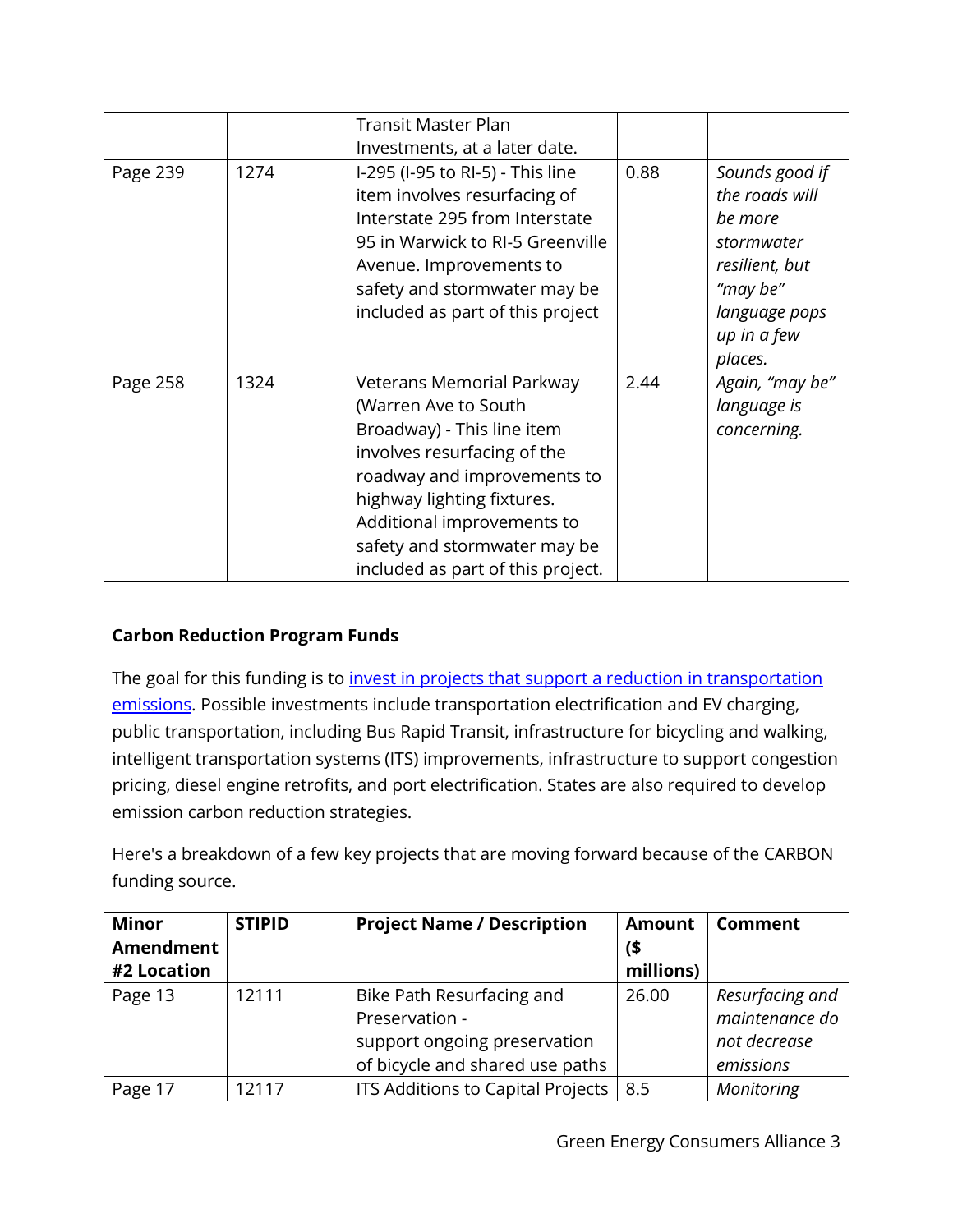|         |       | - Camera sites for monitoring<br>congestion and improving<br>response time to highway<br>accidents; tracking congestion<br>and freight movement;<br>workzone safety systems for<br>safety and congestion<br>management; standalone CMS<br>signs; weather monitoring sites<br>for winter operations |     | congestion does<br>not decrease<br>emissions;<br>neither do<br>highway signs                                                                   |
|---------|-------|----------------------------------------------------------------------------------------------------------------------------------------------------------------------------------------------------------------------------------------------------------------------------------------------------|-----|------------------------------------------------------------------------------------------------------------------------------------------------|
| Page 22 | 12114 | Welcome Center Truck EV<br>Charging/Other Improvements<br>- to support the construction of<br>electric vehicle charging<br>stations for trucks at the<br>Welcome Center on 195 North                                                                                                               | 1.5 | Good, but<br>confusing as to<br>why the Carbon<br><b>Reduction Fund</b><br>is being used to<br>support this,<br>while the EV<br>Program is not |

In addition to the concerns on the line items above, it's not clear how exactly DOT will proceed with developing "carbon emission reduction strategies" as is encouraged by the Carbon Reduction Fund guidelines.

## **National Electric Vehicle Formula Program Funds - \$18.28 million**

This funding is mentioned on Page 3 of Minor Amendment #2 but does not seem to be supporting any EV charging infrastructure projects in the amendment. The only EV charging infrastructure project in the entire STIP (STIPID 12114) is supported by the Carbon Reduction Fund, so it's unclear how the \$18.28 million will be utilized at this point.

## **Key Concerns:**

**1. No consideration of the Act On Climate, and no analysis that assesses projects according to their emissions impact.** Transportation is the largest emitting sector in Rhode Island. By failing to align investments with the mandate to reduce emissions, approving Minor Amendment #2 to the STIP will jeopardize Rhode Island's ability to meet its climate mandate. There's not enough information on STIP projects to indicate whether they will increase or decrease greenhouse gas emissions overall, and that's not adequate considering the extent of emissions reduction required by the Act On Climate.

**2. Poor allocation of climate-specific funding within the IIJA.** \$25.45 million for Carbon Reduction should be used to the fullest extent to decrease emissions. Repaving and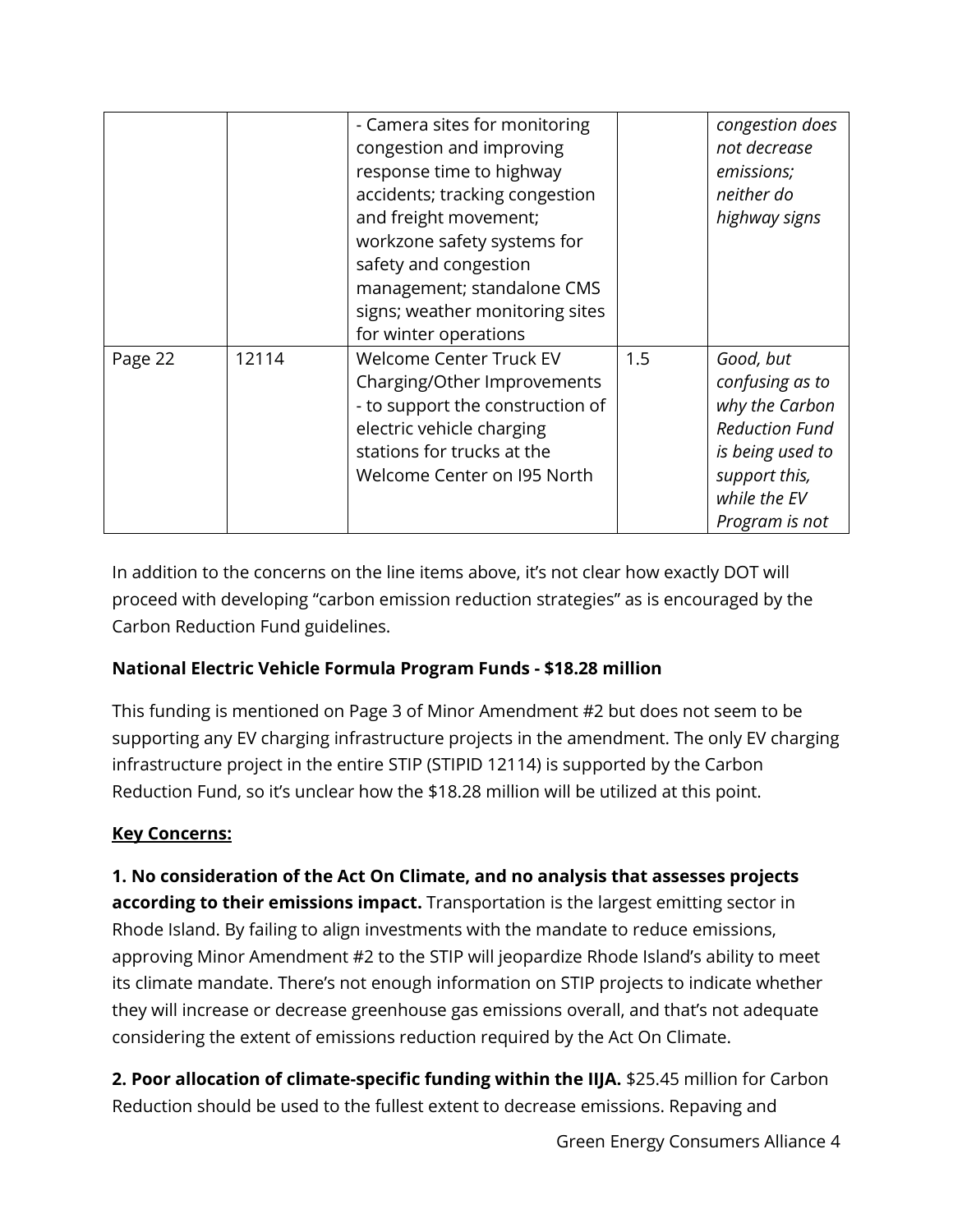maintaining existing bike paths is not going to decrease emissions; neither are highway signs. We need bigger, bolder investments that will create new active mobility paths, improve transit, or expand EV charging. The IIJA money should be prioritized on projects that will deliver the biggest bang for our buck to reduce emissions by 2030. Without an analysis of expected GHG-emissions reduction, there's no way to compare how investments will impact the state's 2030 goal.

#### **3. Minor Amendment #2 should not have been proposed as a "minor amendment."**

The main [distinction](http://www.planning.ri.gov/documents/tip/2022/STIP-MOA-1-5-22.pdf) between major and minor amendments whether the cost of the relevant project addition or deletion is *under* or over \$10M in the first 4 years of the STIP and whether project costs are *under or over* \$20M in the last six years of the STIP. It's concerning that the allocation of a historic \$550 million contains no new project additions worthy of a major amendment. Submitting a minor amendment also does not require [public hearings and limits public notice to 10 days.](http://www.planning.ri.gov/documents/tip/2022/STIP-MOA-1-5-22.pdf) Proposing IIJA allocations through a minor amendment limits the opportunity for more robust public engagement.

#### **Key recommendations:**

1. **Adopt a rule to assess current STIP on the basis greenhouse gas emissions impact:** The only way to meet the 2030 Act On Climate mandate is to prioritize investments that are known to reduce emissions- improving transit frequency and service, increasing the network of active mobility paths, and building out EV charging network. The [Colorado Transportation Commission](https://www.cpr.org/2021/12/16/less-funding-for-road-expansion-billions-for-greener-transportation-projects-possible-with-cdot-rule-change/) just approved a rule that requires State DOT and its 5 MPCs (metropolitan planning councils) to measure climate impact of its investments and offset them. The rule is estimated to shift \$6.7 billion through 2050 to transit and active mobility. Emissions impact needs to be part of the prioritization process for STIP projects in Rhode Island; the first step is to assess the impact of the existing STIP. No spending on a project should move forward until an assessment has been done unless it is for public safety (I.e. repairing bridges).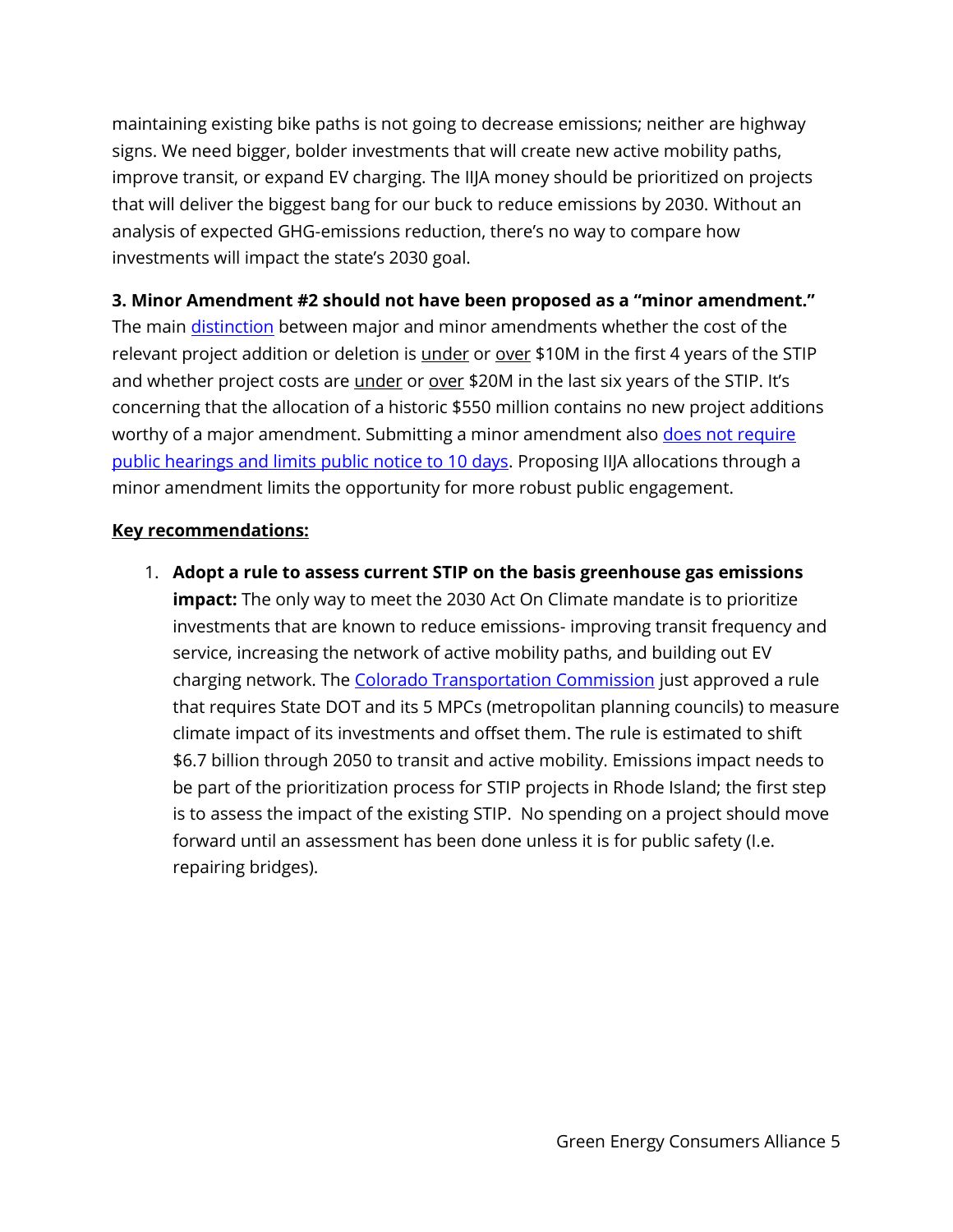

**Figure 1 -- Project Prioritization Process** 

*This is the existing prioritization process for transportation projects in Rhode Island. There's no explicit consideration of climate.* 

- 2. **Propose new investments that better align with the goals of the Carbon Reduction Fund and Act On Climate mandate.** It should be clear that repaving existing bike paths will not reduce emissions as muchWone as expanding the network of bike paths to allow Rhode Islanders to travel safely by bike or foot across the state. The Carbon Reduction Fund is a unique opportunity to make investments that will allow Rhode Islanders to transition to cleaner transportation options. After the STIP is assessed according to greenhouse gas emissions, new investments supported by the Carbon Reduction Fund should be prioritized according to their ability to reduce carbon emissions.
- 3. **Submit a proposal to spend IIJA funding as major amendment to provide a more robust public engagement,** Public engagement of climate, environment, transit, and active mobility stakeholders is necessary to capitalize on the historic funding opportunity provided by the IIJA. The next proposal to allocate IIJA dollars should include new projects and be introduced as a Major Amendment to the STIP